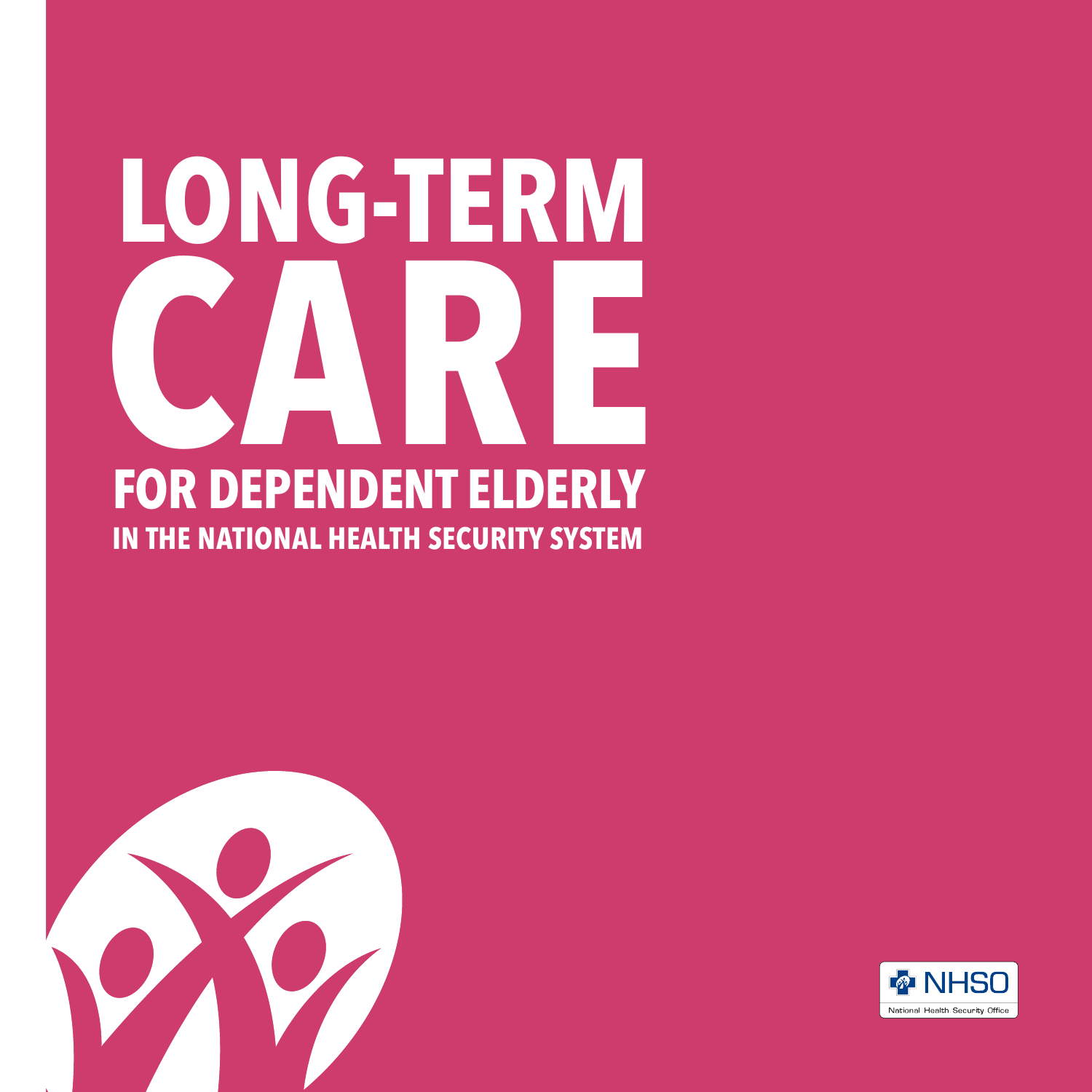# **IS LONG-TERM CARE NEEDED FOR THE DEPENDENT ELDERLY? WHY**

Three main factors contribute to an increase in demand for long-term care (LTC) for the dependent elderly.

THAILAND HAS BECOME **AN AGING SOCIETY**

**1**

Thailand has become an aging society. The number of older persons aged 60 and above represented 18% of the total Thai population in 2018. The proportion of older persons is estimated to reach 30% in the next 20 years.



#### A HIGH PREVALENCE OF CHRONIC **NON-COMMUNICABLE DISEASES (NCD)**

The country's epidemiological transition, where the changing pattern of predominant infectious epidemics shifts to one with a high prevalence of chronic non-communicable diseases (NCD), will require continuous care or treatment of most of those chronic non-communicable diseases.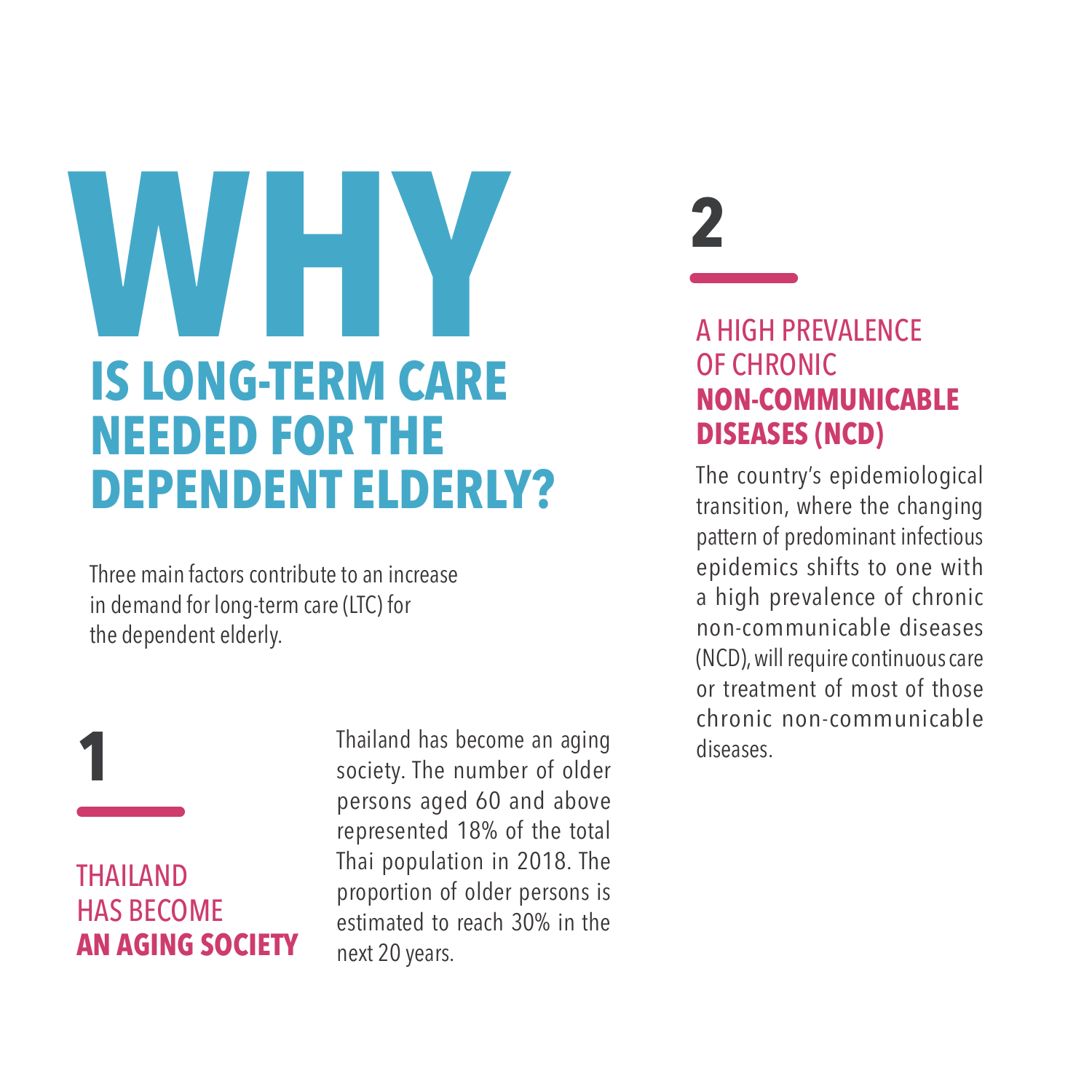**3**

#### **THE FAMILY STRUCTURE**  IN THAILAND IS ALSO CHANGING

The family structure in Thailand is also changing. The average size of a Thai family has decreased from five family members in 1980 to three members in 2016. Consequently, the capacity to care for the elderly in the household is likewise declining. Further, the percentage of elderly living alone increased from 6% in 2002 to 9% in 2014. Another factor for the dwindling ability to care for the elderly in the home is that more women, the primary care-providers in traditional Thai households, are working outside of the house.

### **AN INCREASING DEMAND FOR LONG-TERM CARE FOR THE DEPENDENT ELDERLY,**

coupled with a decreasing capacity of the family to take on this role, makes it necessary for the country to design a long-term care system that is both efficient and sustainable.

### **COMMUNITY-BASED LONG-TERM CARE (LTC) SERVICES**, therefore,

have become increasingly important considering the physical constraints of the elderly to access public health services and the high cost of nursing homes.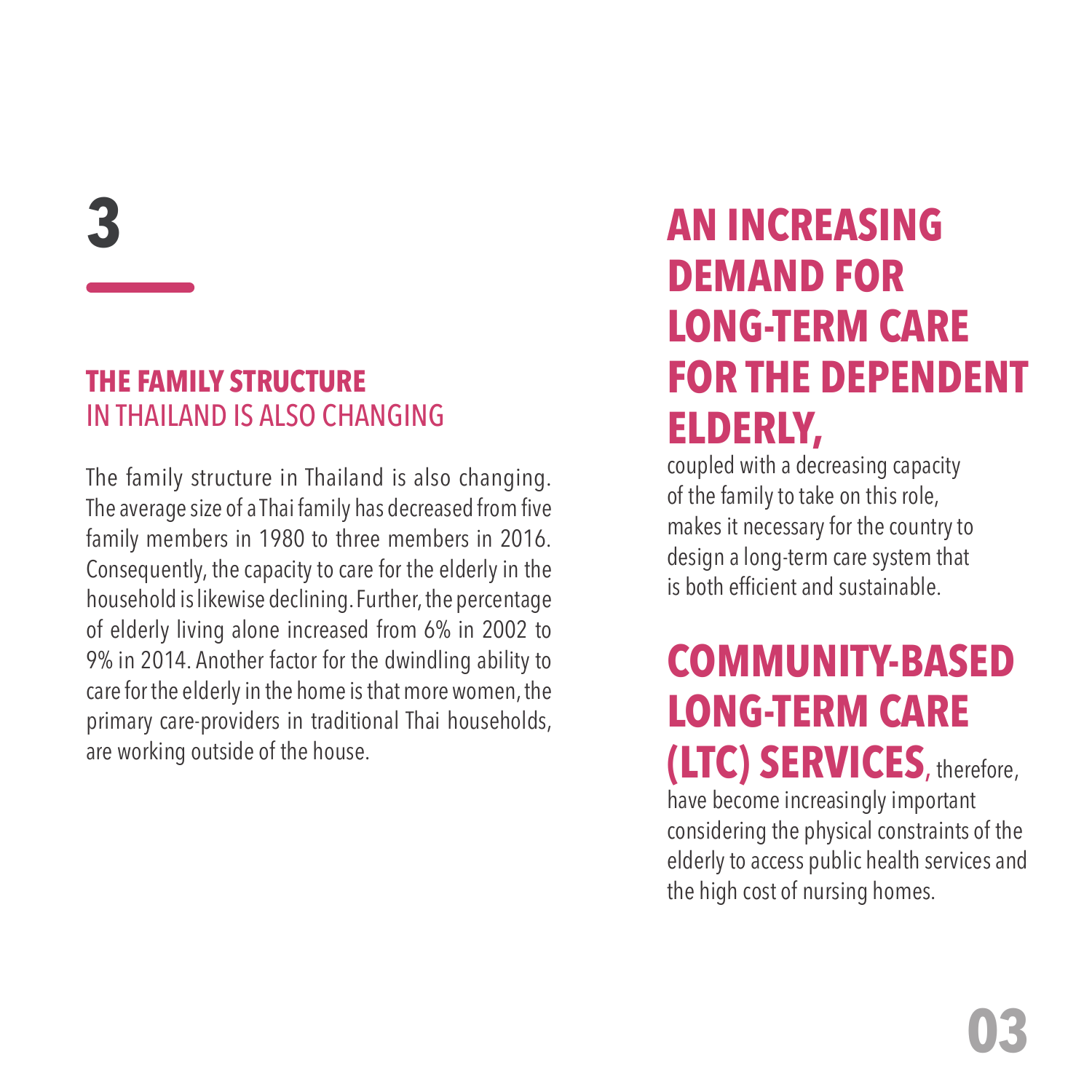## **PLAN FOR IMPLEMENTING A SYSTEM OF LTC FOR THE ELDERLY A STRATEGIC**

The National Health Security Office (NHSO) has developed the "Strategic Plan for Implementing a System of Long-term Care for Dependent Elderly for the period of 2014 to 2018". The objective of this strategic plan is to build the capacity of individuals, families, and communities to care for their elderly members so that these older persons can age with dignity. This strategy calls for a central focus on those older persons who are home-bound or bed-bound and establish the system to link between the health and social services systems in the local medical facility, which provides health care knowledge and

clinical care for the families. The philosophy behind this approach is to make use of the existing community resources, such as the Village Health Volunteers (VHV) and Elderly Care Volunteers (ECV), Senior Citizens' Clubs, and Local Administrative Organizations (LAO) which play a major role in integrating these relevant services. The Local Health Security Fund, which has been a collaboration over that past decade between the NHSO and the LAO, is the financial mechanism to support these activities.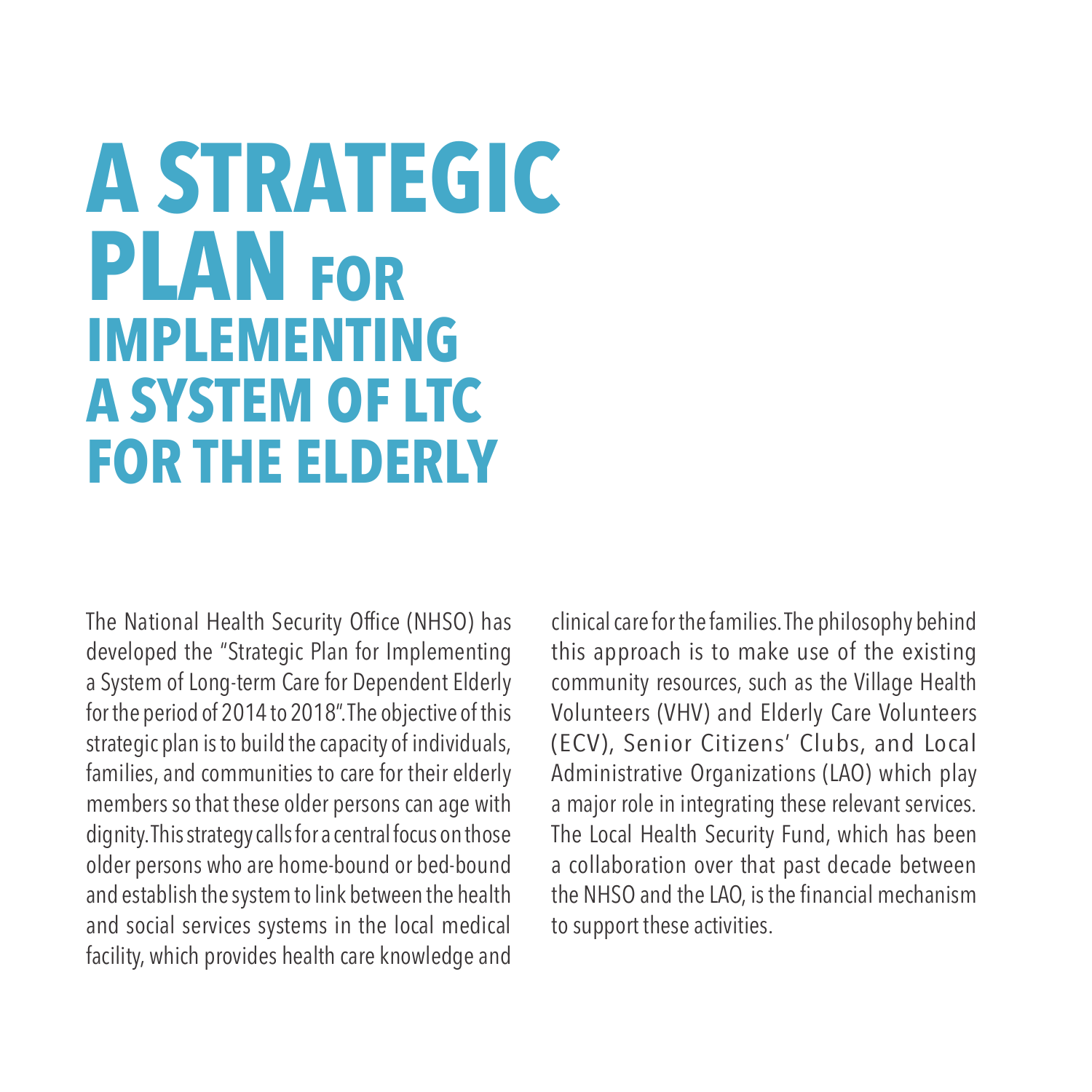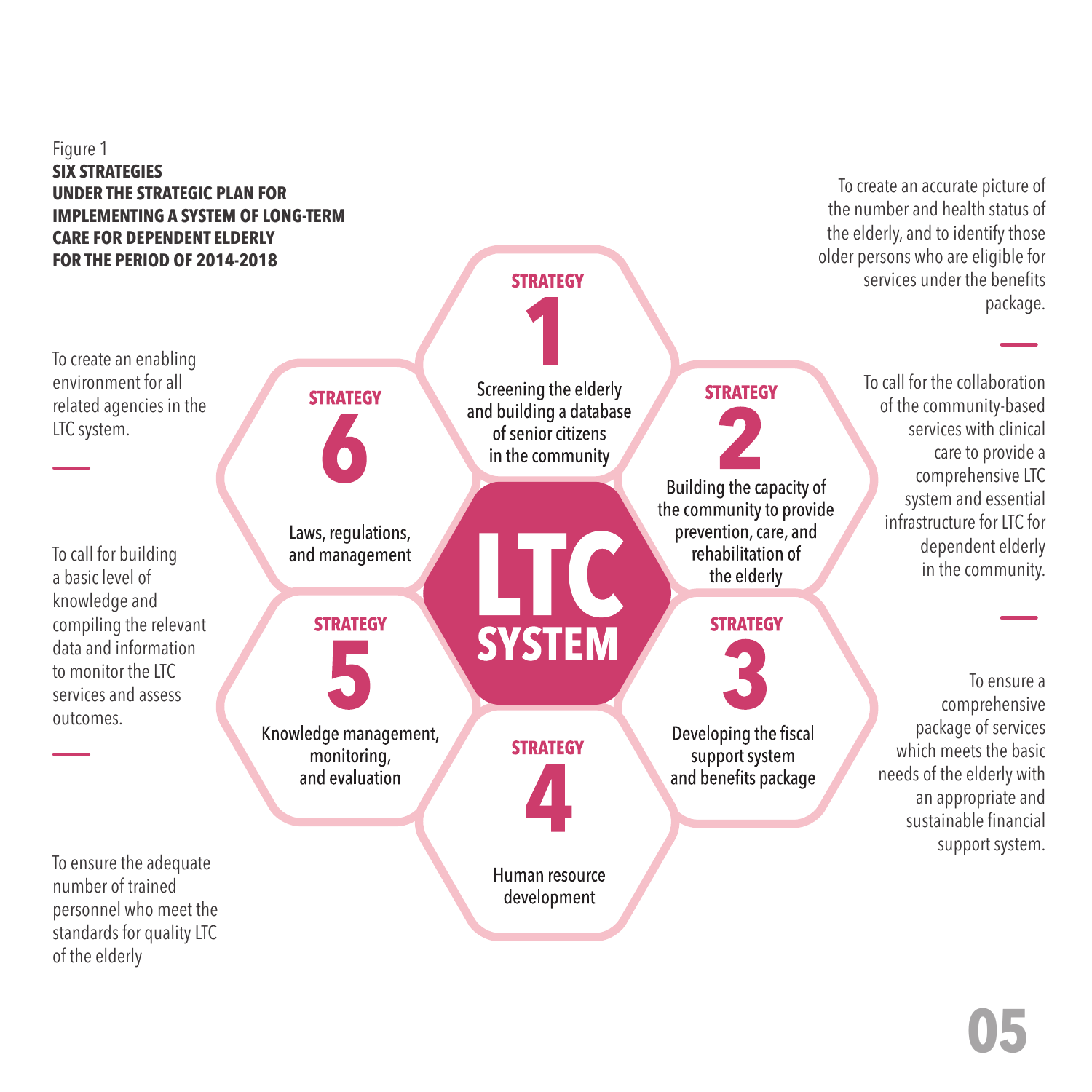# **INVOLVED IN IMPLEMENTING THE STRATEGIC PLAN KEY** LOCAL ADMINISTRATIVE<br> **AGENCIES ORGANIZATIONS (LAO)**<br> **OF INTERIOR**

## **1**

**ORGANIZATIONS (LAO) (UNDER THE MINISTRY OF INTERIOR)**

### **2**

**MINISTRY OF PUBLIC HEALTH (MOPH)**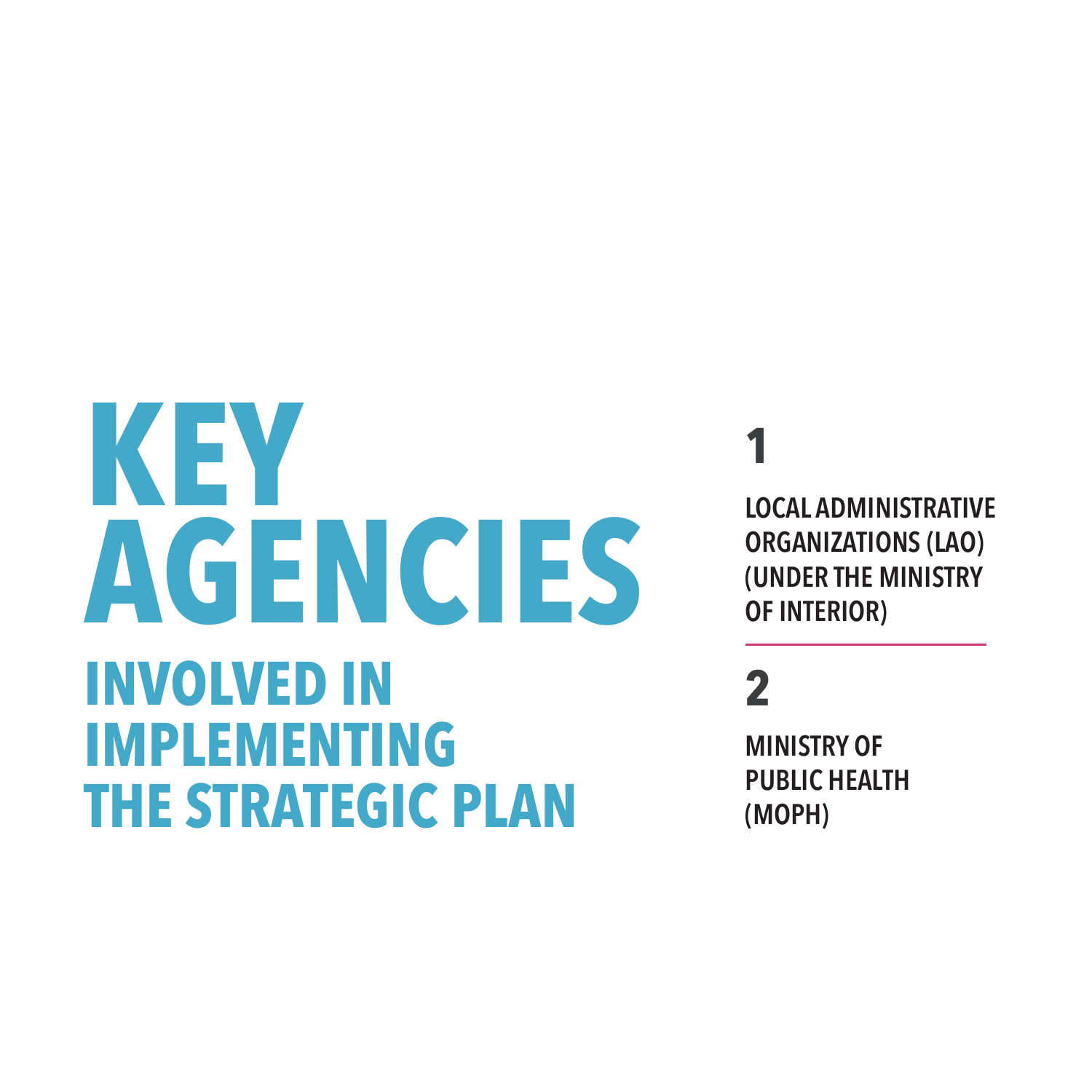### **3**

**NATIONAL HEALTH SECURITY OFFICE (NHSO)**

### **5**

**MINISTRY OF EDUCATION (MOE)**

### **7**

**COUNCILS OF PUBLIC HEALTH PROFESSIONALS**

### **4**

**MINISTRY OF SOCIAL DEVELOPMENT AND HUMAN SECURITY (MSDHS)**

### **6**

**COMPTROLLER-GENERAL DEPARTMENT (MINISTRY OF FINANCE)**

### **8**

**FOUNDATION OF THAI GERONTOLOGY RESEARCH AND DEVELOPMENT INSTITUTE (TGRI)**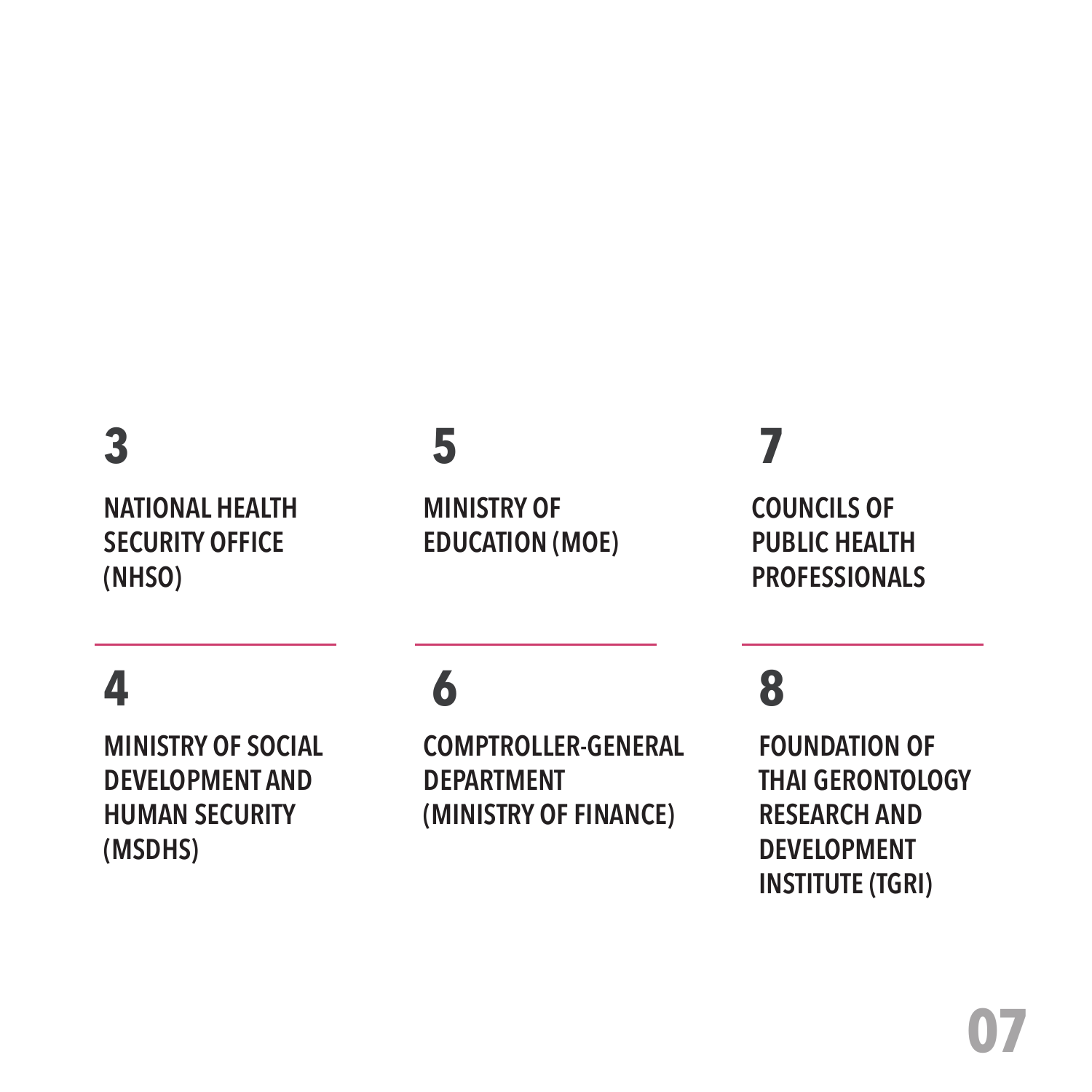# **FOR DEPENDENT ELDERLY STEPS IN IMPLEMENTING LTC**

The first step in implementing LTC for dependent elderly is to appoint a "Subcommittee for Support LTC for Dependent Elderly" comprised of the following individuals: (1) Chief Executive Officer of the LAO; (2) representative of the local Health Security Office; (3) Director of the local hospital; (4) District Health Officer; (5) Chief of the Primary Care Unit; (6) Care Manager; (7) Care Giver; and (8) Chief Administrator of the LAO or appointed staff.

> Once the subcommittee is established, the following steps should be implemented: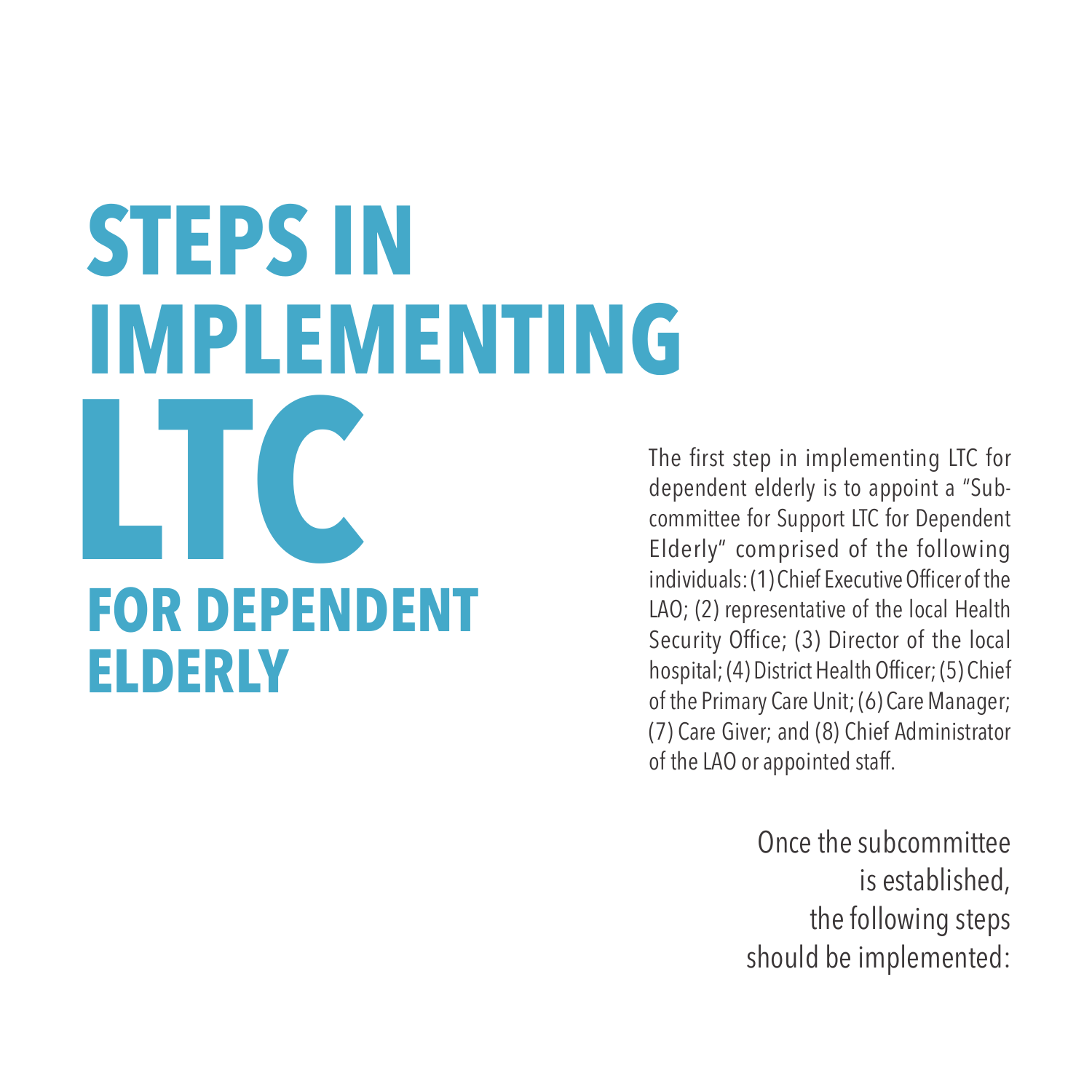## **1**

The local service provider conducts a survey and assessment of older persons to identify the dependent elderly (i.e., homebound/bed-bound) using a standard assessment, the Barthel ADL Index, and then records the data in the LTC program.

## **2**

The LAO inspects and confirms the screened cases in the LTC program.

# **3**

The service provider develops a care plan (CP) and submits the project to the LAO. The subcommittee reviews and approves the CP, then the relevant entities formulate an agreement to provide LTC services.

## **4**

The NHSO inspects and compiles the data entered into the LTC program to allocate a budget for the planned services.

## **5**

The NHSO transfers budgets for the LTC services in two parts: One is for service provider, and the other is for the LAO by paying to the local Health Security Fund.

**6**

The Care Manager (CM) and Care Giver (CG) deliver LTC as per the care plan (CP).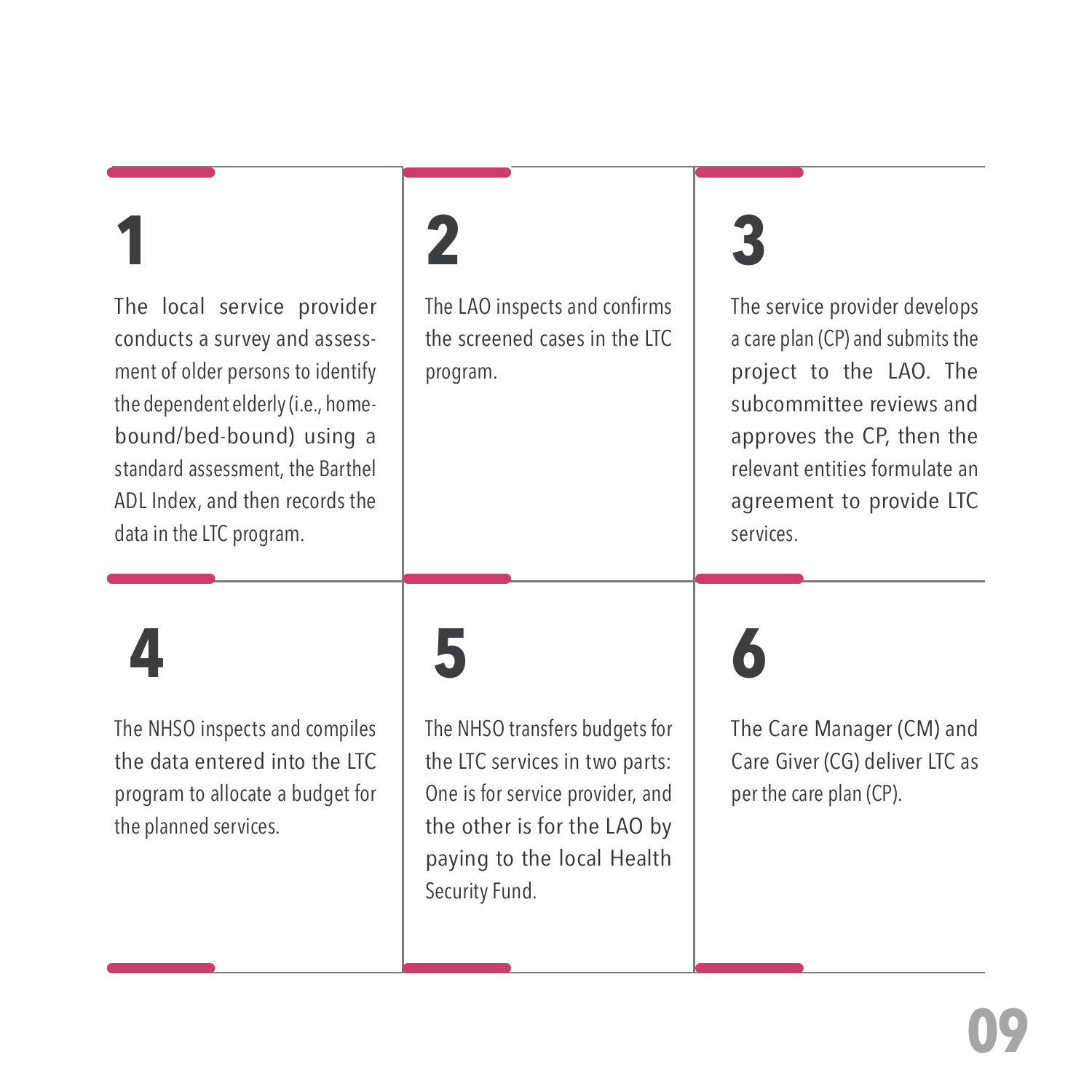

#### Figure 2 **STEPS IN IMPLEMENTING LTC FOR DEPENDENT ELDERLY**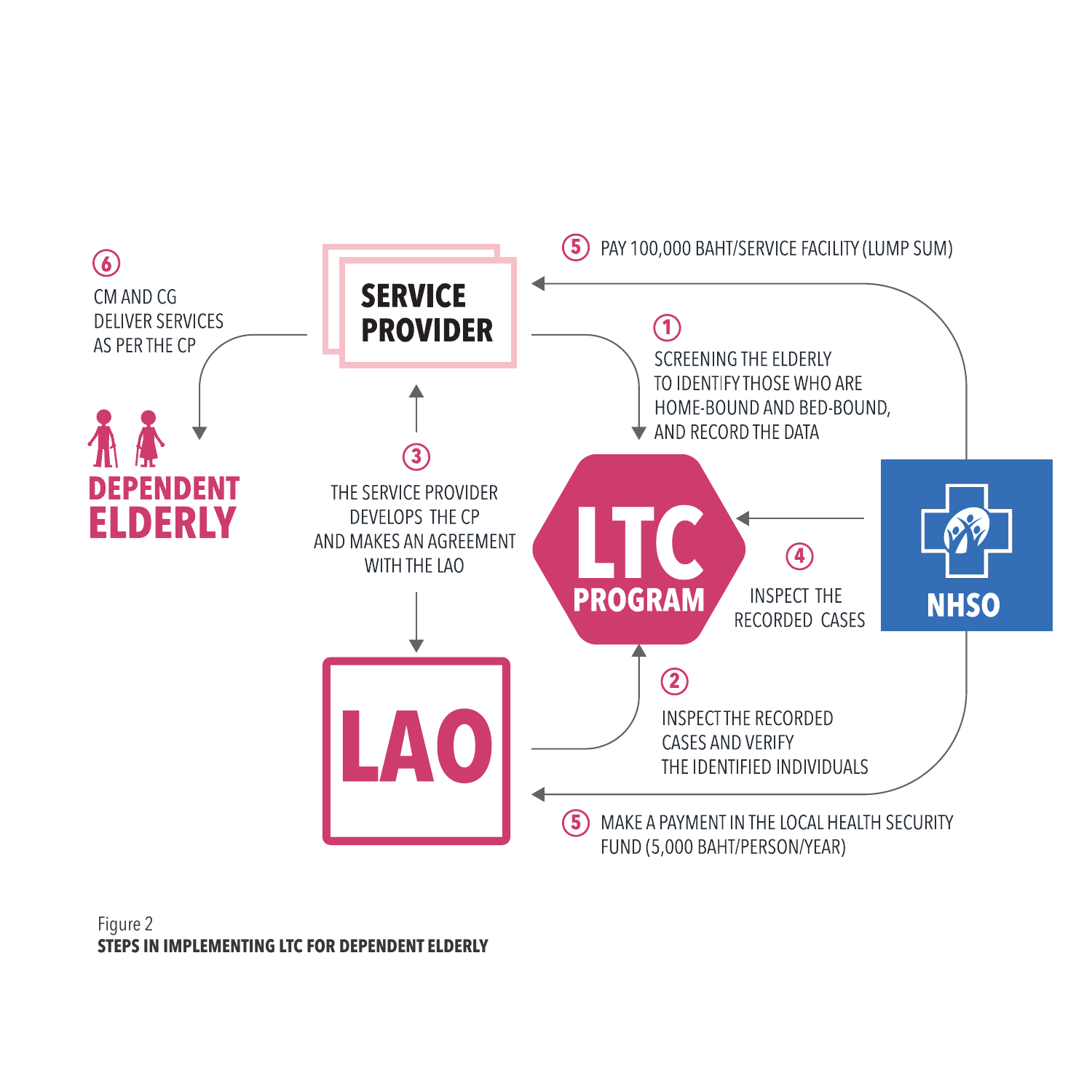Then nine months after implementing the services according to the CP, the service provider conducts an assessment of the elderly who are home-bound or bed-bound using the Barthel ADL Index as a measure of the outcomes of the LTC. The results of the assessment are then recorded in the LTC program as a basis for requesting additional budget for on-going LTC. In addition, after one year of completing the care, the service provider reports the outcomes to the National Health Security Board.

In 2016, there was a total of 1,752 LAOs participating in the community-based LTC initiative, and that number steadily increased. By 2019, there was a total of 6,003 LTC providers in 7,852 LAOs (76% of the total LAOs in the country). **BY 2019,** 

**THERE WAS A TOTAL OF**

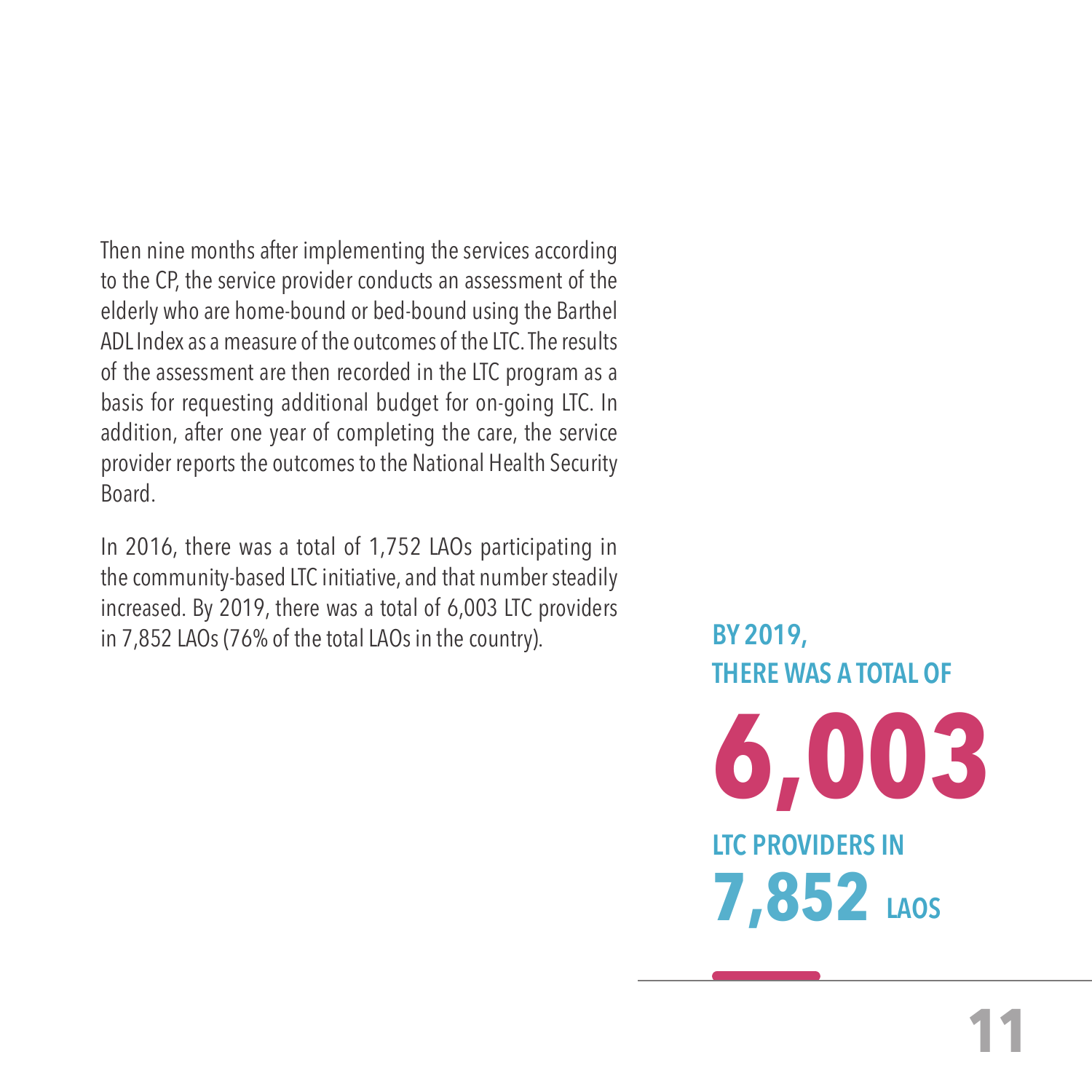# **ELIGIBLE FOR LTC OLDER PERSONS**

The NHSO classifies home-bound and bed-bound elderly into the following four subgroups based on assessments using the Barthel ADL Index:

### **GROUP 1**

Ability to somewhat move independently, but may need help with eating and toileting

## **GROUP 3**

Cannot independently move and need help with eating and toileting; or with a severe illness

## **GROUP 4**

The same as Group 3 and at the end-stage of life

## **GROUP 2**

The same as Group 1 plus who also have a cognitive disability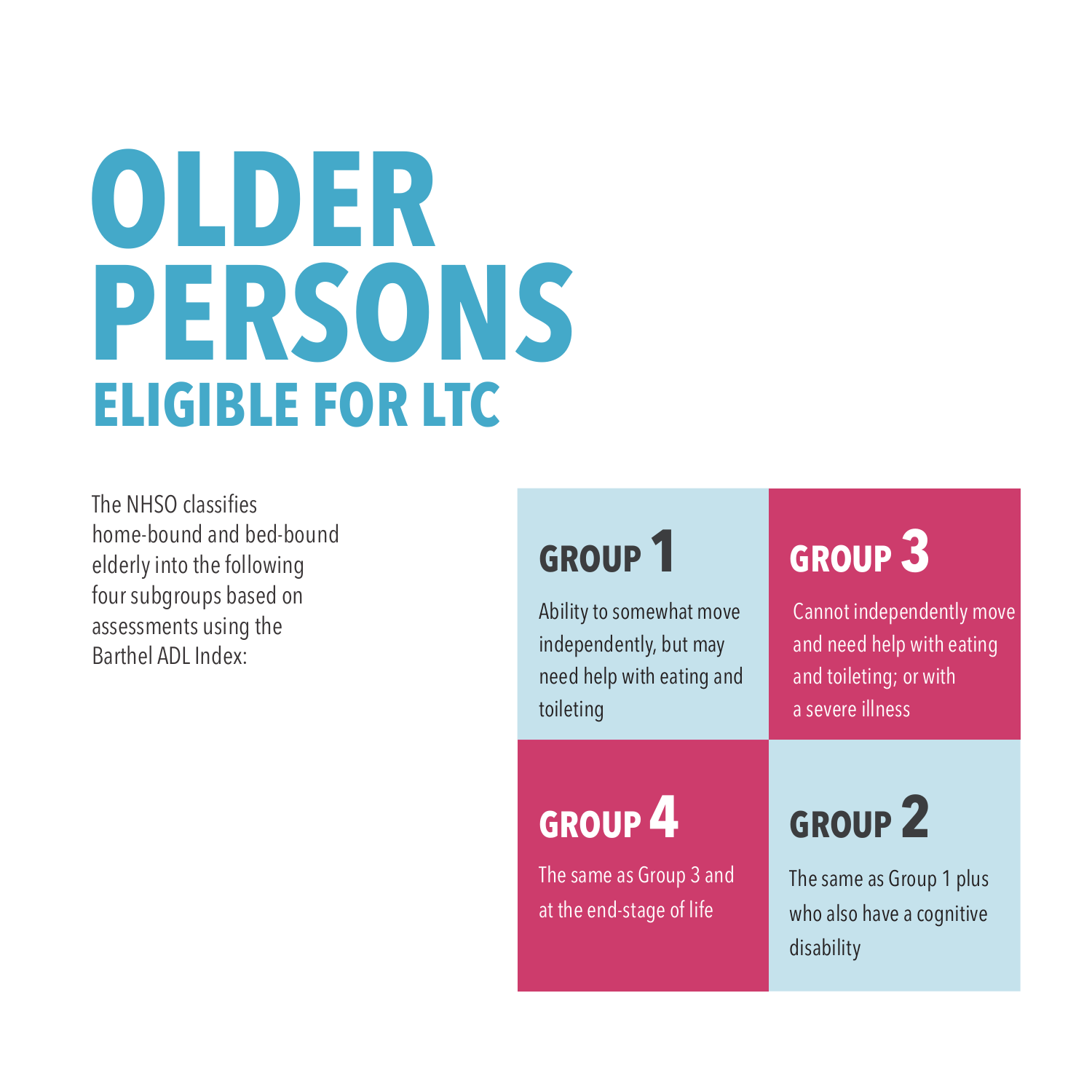# **BENEFITS PACKAGE**

The benefits package for LTC of dependent elderly covers home-based care or community-based care, and clinical devices and equipment. The benefits may vary slightly from person to person based on individual needs, frequency of required services, etc. The following table summarizes the components and cost of the benefits packages.

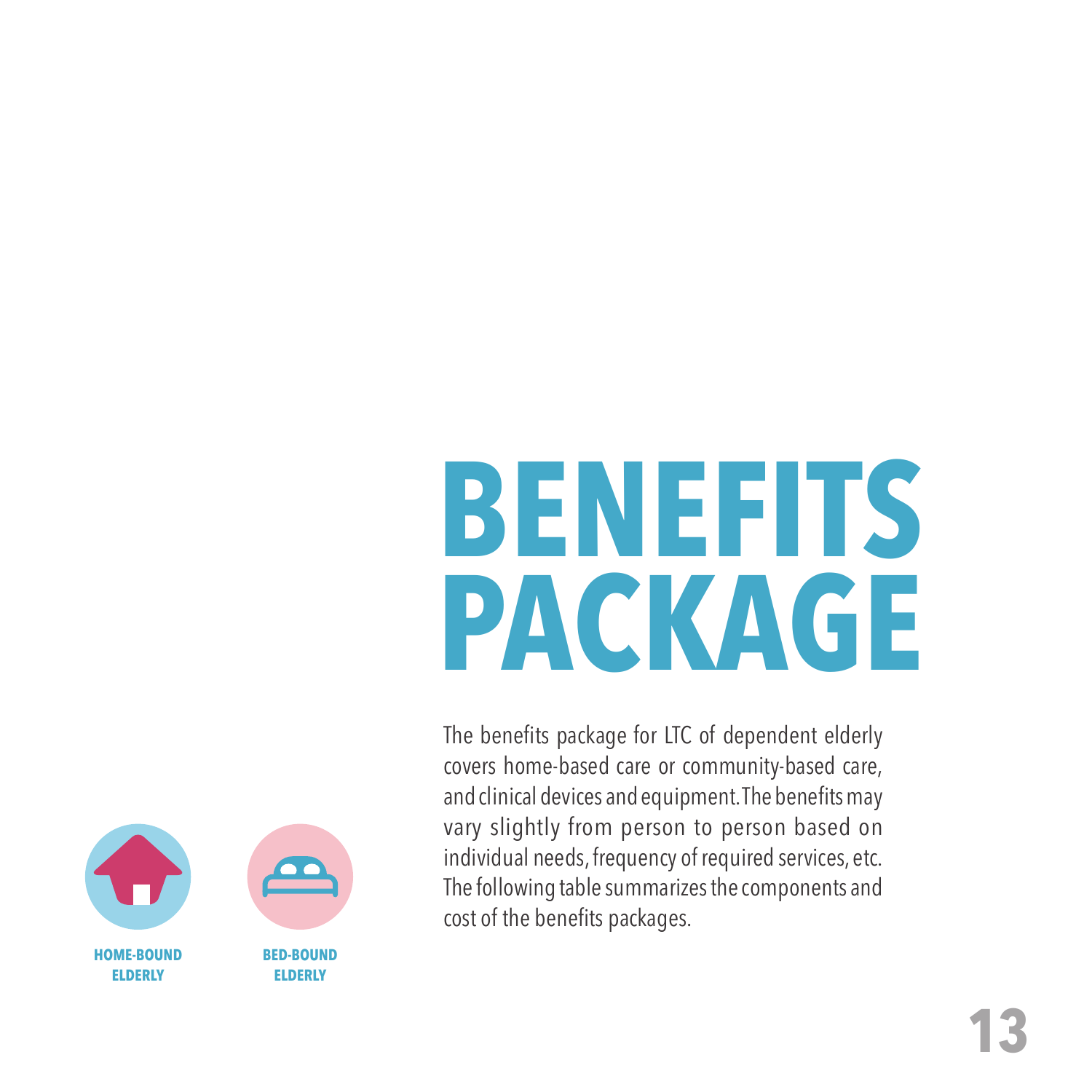#### Table 1 **BENEFITS PACKAGE FOR LTC OF DEPENDENT ELDERLY**

 $\overline{a}$ 

| Type                                                                                                                                                                                                                                          | <b>GROUP 1</b>                                                                             | <b>GROUP 2</b>                     | <b>GROUP 3</b>                     | <b>GROUP 4</b>               |
|-----------------------------------------------------------------------------------------------------------------------------------------------------------------------------------------------------------------------------------------------|--------------------------------------------------------------------------------------------|------------------------------------|------------------------------------|------------------------------|
| <b>Assessment and establishing the Care Plan</b><br>by the CM or health personnel                                                                                                                                                             | Annual                                                                                     |                                    |                                    |                              |
| <b>Health services</b><br>by public health staff including counseling, basic<br>nursing care training for caregiver, rehabilitation,<br>nutrition, pharmaceuticals, and other related<br>areas based on the needs of the dependent<br>elderly | At least<br>once<br>a month                                                                | At least<br>once<br>a month        | At least<br>once<br>a month        | At least<br>twice<br>a month |
| Home-based or community-based care<br>by the CG for health and housing                                                                                                                                                                        | At least<br>twice<br>a month                                                               | At least<br>once<br>a week         | At least<br>once<br>a week         | At least<br>twice<br>a week  |
| <b>Procure clinical devices and equipment</b><br>by the LAO, service center, or private sector                                                                                                                                                | Clinical device or equipment to assist movement<br>or functioning of the dependent elderly |                                    |                                    |                              |
| <b>Evaluate and adjust the CP</b><br>by the CM or public health personnel                                                                                                                                                                     | At least<br>once every<br>6 months                                                         | At least<br>once every<br>3 months | At least<br>once every<br>3 months | At least<br>once<br>a month  |
| <b>Payment</b><br>Compensation (lump sum baht/person/year)                                                                                                                                                                                    | Not over 4,000                                                                             | 3,000-6,000                        | 4,000-8,000                        | 5,000-10,000                 |

Source: Handbook on Support for Management of Long-term Health Care for Dependent Elderly under the National Health Security System, NHSO (2016)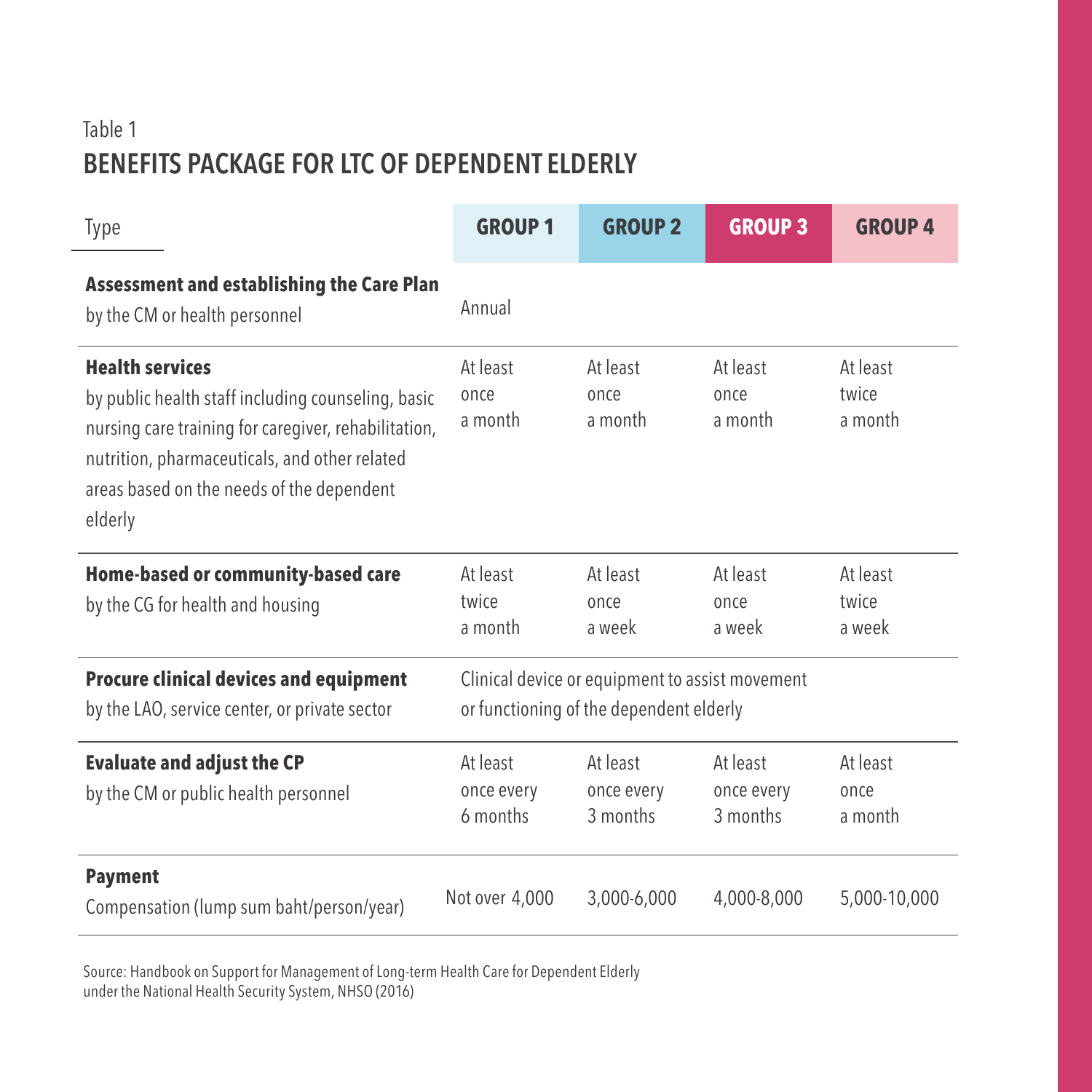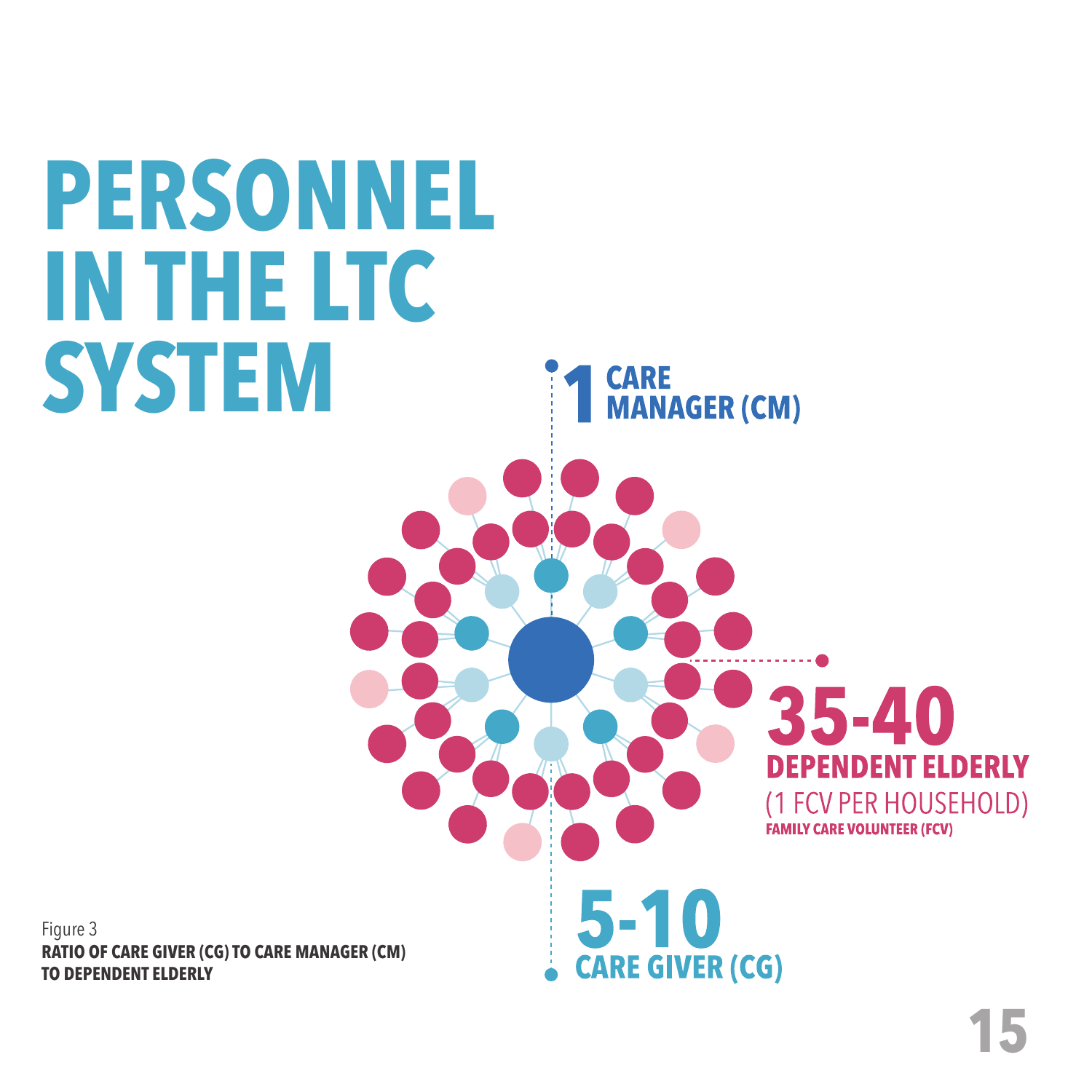#### **CM Roles and Responsibilities**

- Overseeing the care of the dependent elderly
- Coordinate with external health and clinical services covered in the benefits package.
- Set up the care plan (CP)
- Select the Care Giver (CG)
- Assign CG to homes with dependent elderly
- Coordinates with the multi-disciplinary team to ensure implementation of the CP



### **CM Qualifications**

- Trained in medicine, nursing, or public health
- Trained in the CM training curriculum of DOH
- Have experience in care for elderly

### **CG Roles and Responsibilities**

- To help the dependent elderly to perform essential daily activities
- Ensure that the housing situation is safe for the elderly
- Help prepare meals
- Assist the elderly person in case of emergency
- The CG is supervised by the CM



#### **CG Qualifications**

- Trained in a curriculum approved by the NHSO
- Completed 70 hours of training in the requisite subjects to become CG
- Completed 120 hours of the Elderly Care Curriculum will be qualified to be a professional caregiver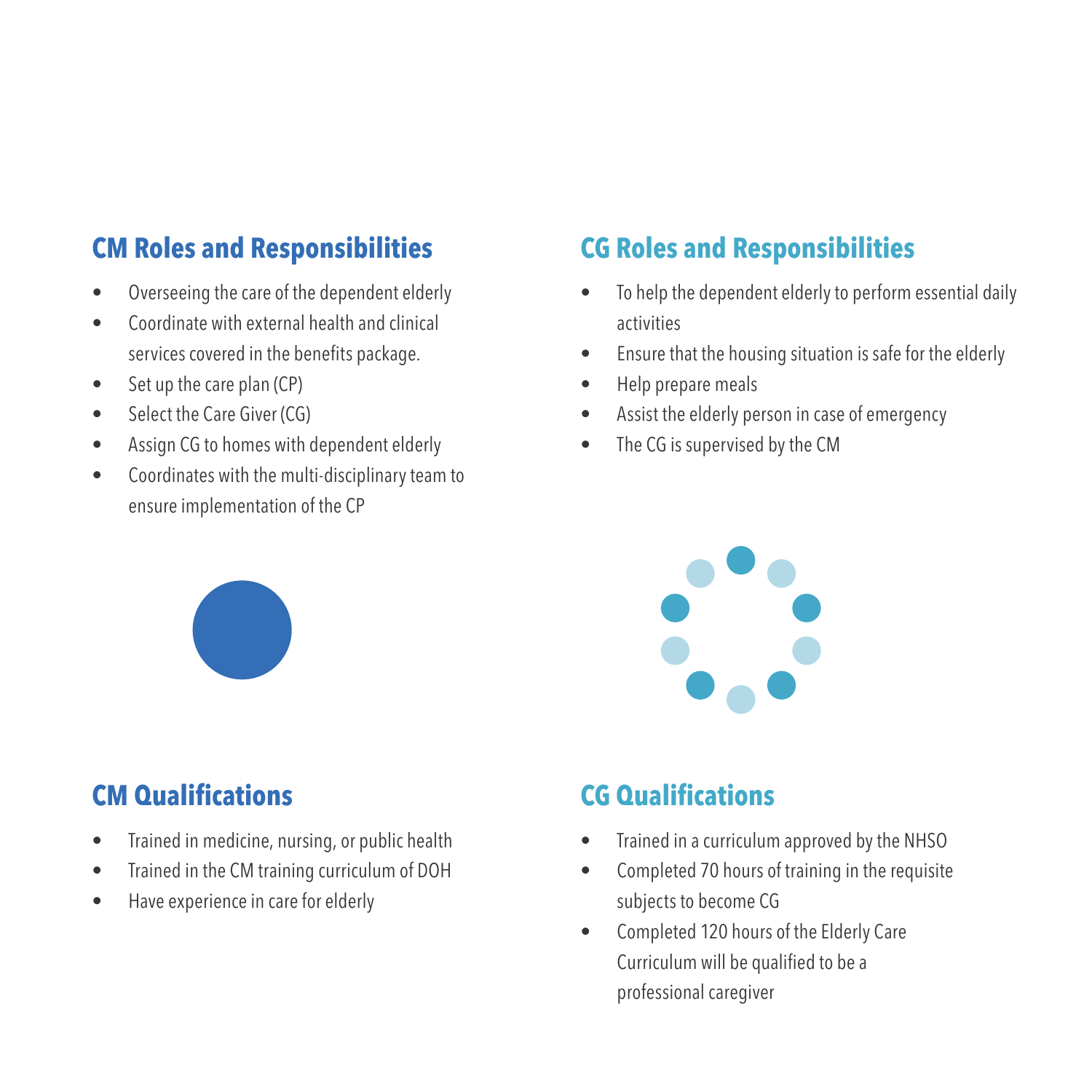### **FCV Roles and Responsibilities**

- Provide simple, essential care, and assistance to the dependent elderly
- Share knowledge of basic care of the elderly with other members of the household
- Promotes health development in the household and links with the network of VHV



#### **FCV Qualifications:**

- Household members who are 15 years or older
- Trained 18 hours of basic care of the elderly

### **ONE CM OVERSEES 5 TO 10 CGS, WHICH CARE FOR 35-40 DEPENDENT ELDERLY**

There was a cumulative total of 12,843 CMs and 77,853 CGs in 2018. The total number of dependent elderly persons enumerated during 2016-2018 was 180,821. Those totals indicate that there was approximately one CG for every three dependent elderly individuals.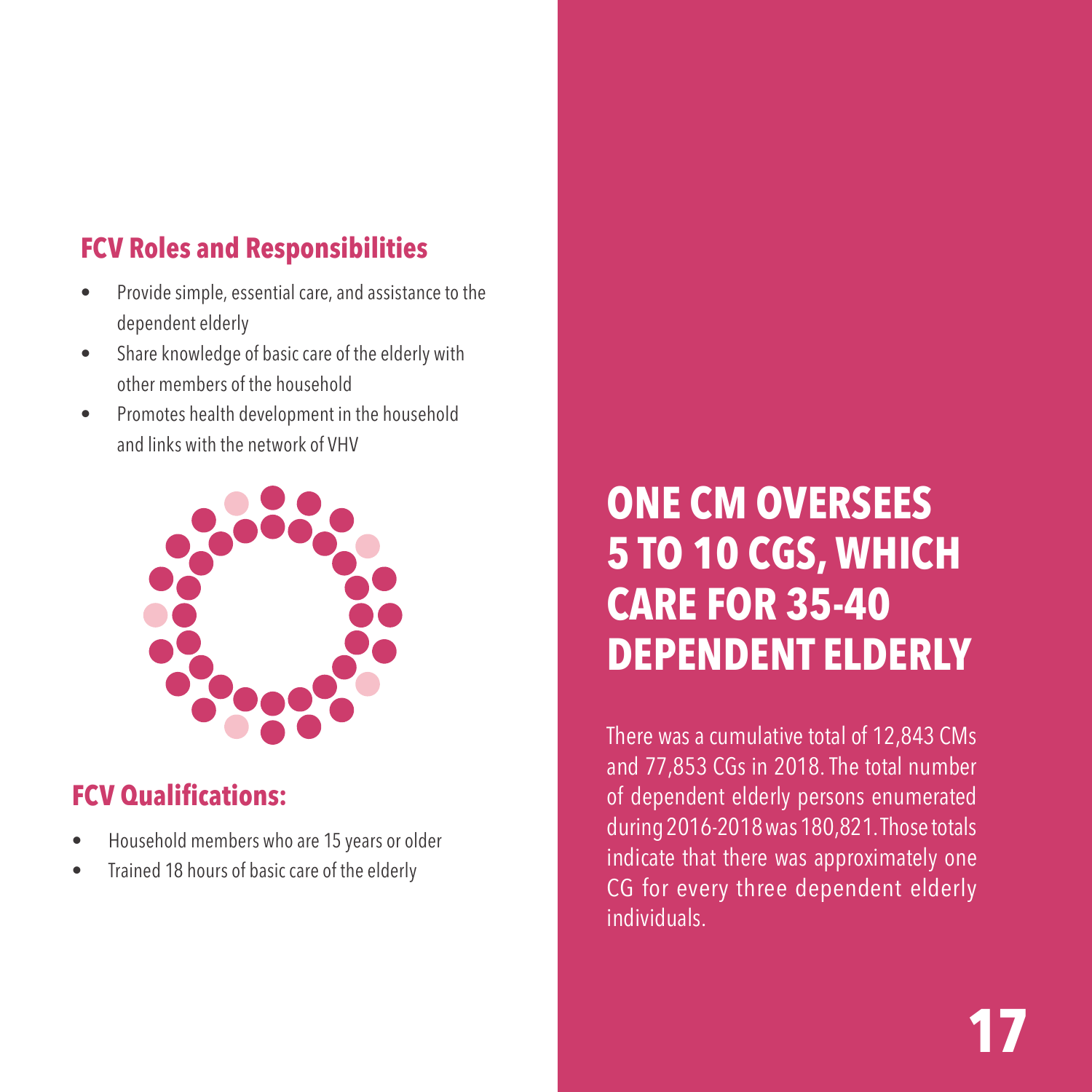# **BUDGET ALLOCATION**

The NHSO sets the budget for LTC services for the home-bound and bedbound cases. The budget is divided into two categories.

NHSO makes a lump sum payment of 100,000 baht to a health facility, including the contracting unit for primary care (CUP) and primary care unit (PCU). The budget will be used for screening of local residents to find eligible elderly, make the care plan (CP), and provide services and technical assistance to LAO.

**1**

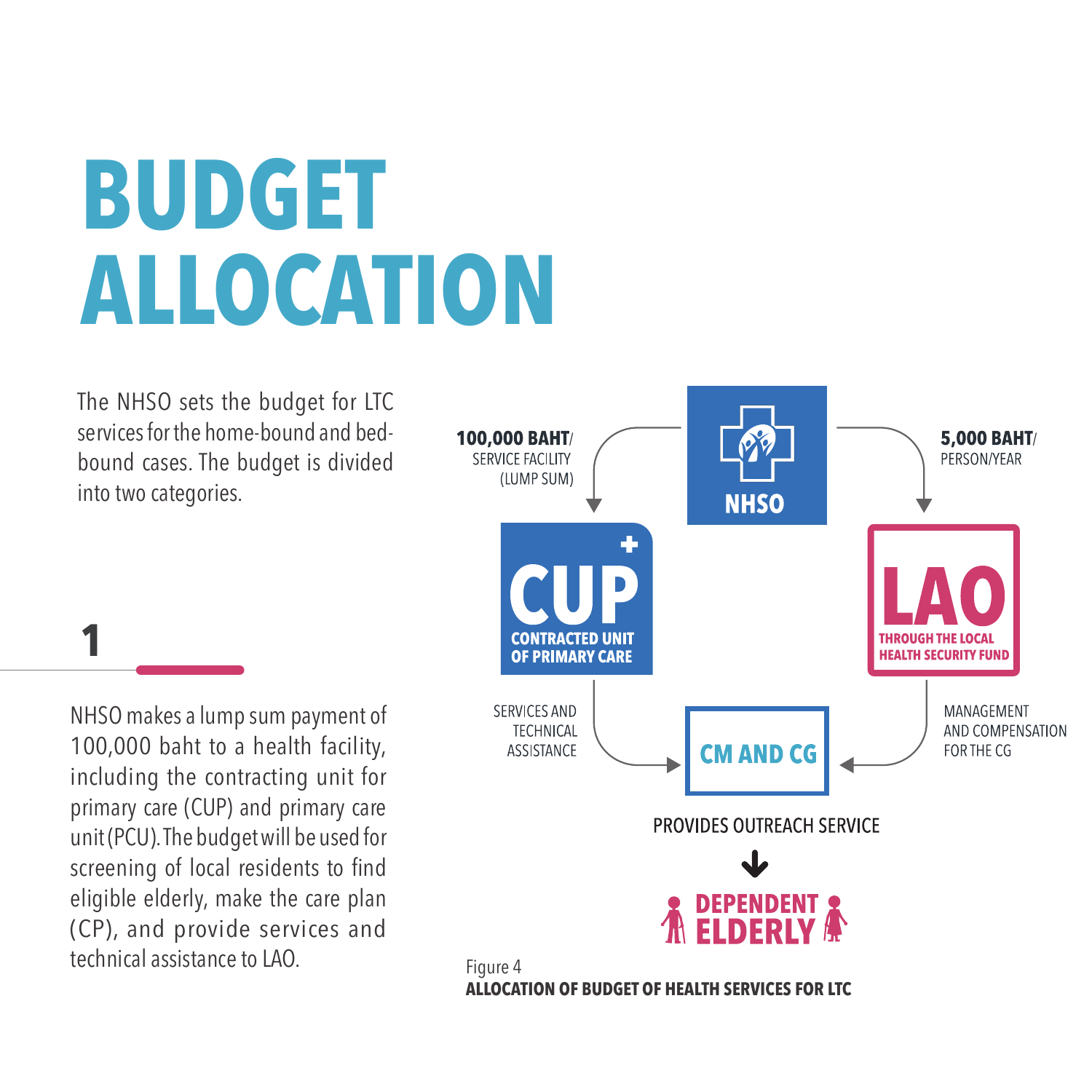## **MONITORING AND EVALUATION OF THE LTC PROGRAM**

The NHSO has created a computerized database for use in recording data on LTC services at every level in the system. This includes checking the insurance scheme of the elderly, inputting data of older persons who are eligible to receive LTC, recording care plan, CM, and CG of each elderly. The database includes the benefits package for the four categories of dependent elderly, reimbursements for compensation payments, and care outcomes. This database should facilitate service providers and LAO to assess progress in the LTC management, and enable monitoring of beneficiary status. In addition, the data can also be used for overall monitoring and evaluation of the LTC management and system. The monitoring and evaluation (M&E) are conducted on a quarterly and yearly basis. There are two main components of the M&E. The first component is to monitor the record to verify the number of dependent elderly persons by location and track the budget allocated for LTC services and funds in the Local Health Security Fund. The second component is to monitor, according to the KPI, the quality of services both at the health facilities and the management of LAO.

### **2**

NHSO allocates the budget at the rate of 5,000 baht per person per year to LAO through the Local Health Security Fund. That amount is expected to cover the basic LTC for one dependent elderly during the year according to the benefits package and compensation for the CG.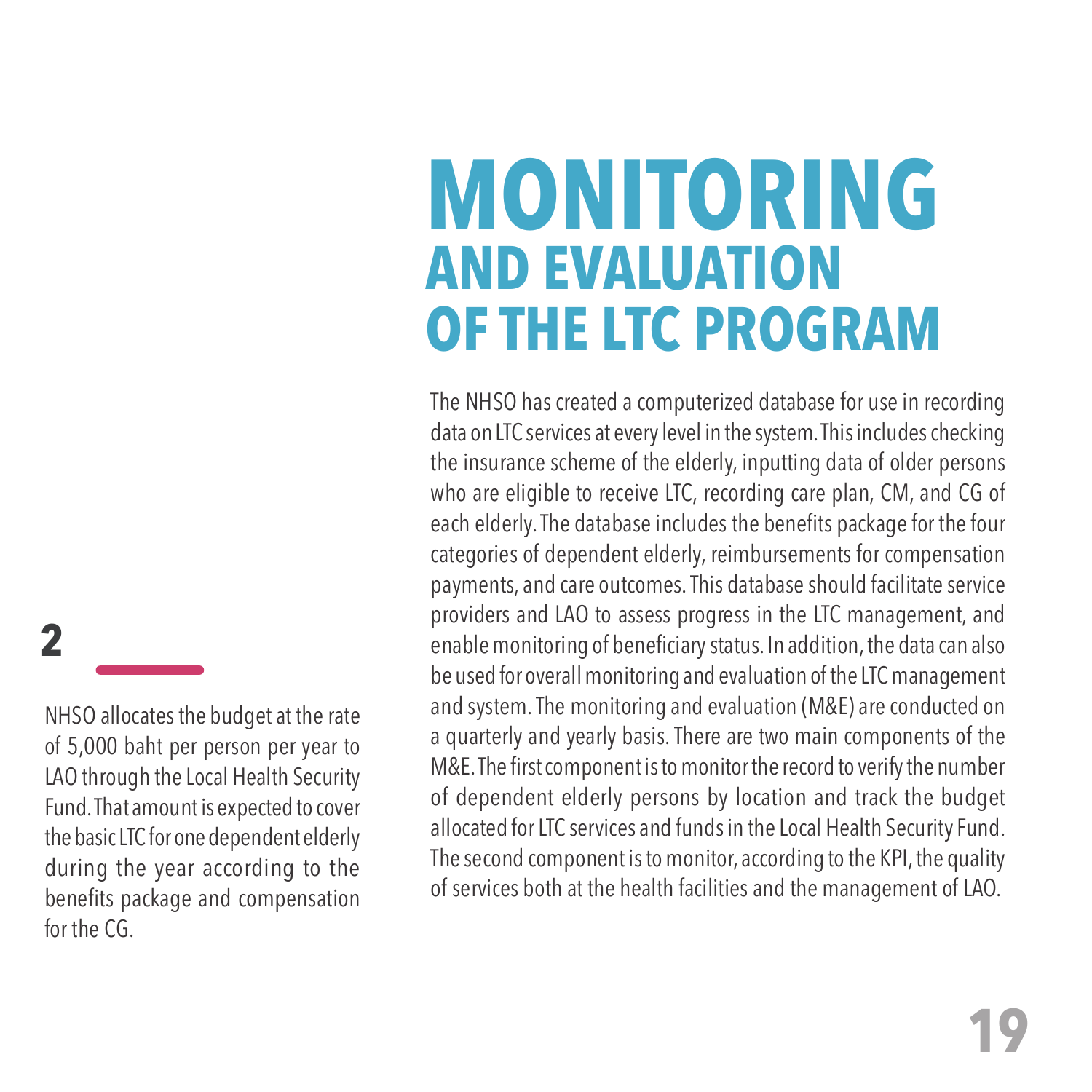## **PROBLEMS, OBSTACLES, AND PLANS FOR FUTURE IMPLEMENTATION**

The LTC systems of the NHSO, still in an early stage of implementation, face several challenges.

Some LAOs are not yet ready to manage LTC. According to data in 2019, a total of 6,003 LTCs have been implemented out of 7,852 LAOs, or about 76 percent of total LAOs nationwide. Thus, 24 percent or 1,849 LAOs are not yet ready to implement the LTC system. At the same time, there are no clear strategic plans for building the capacity of the locality to successfully implement the LTC services in a selfsustaining way.



**1**

There are differences of opinion between the NHSO and MOPH about the concept of volunteerism and contracted work of the CG. This difference in interpretation has caused confusion and inconsistency in hiring CGs, and has led to nonpayment or delay in payment for the CGs.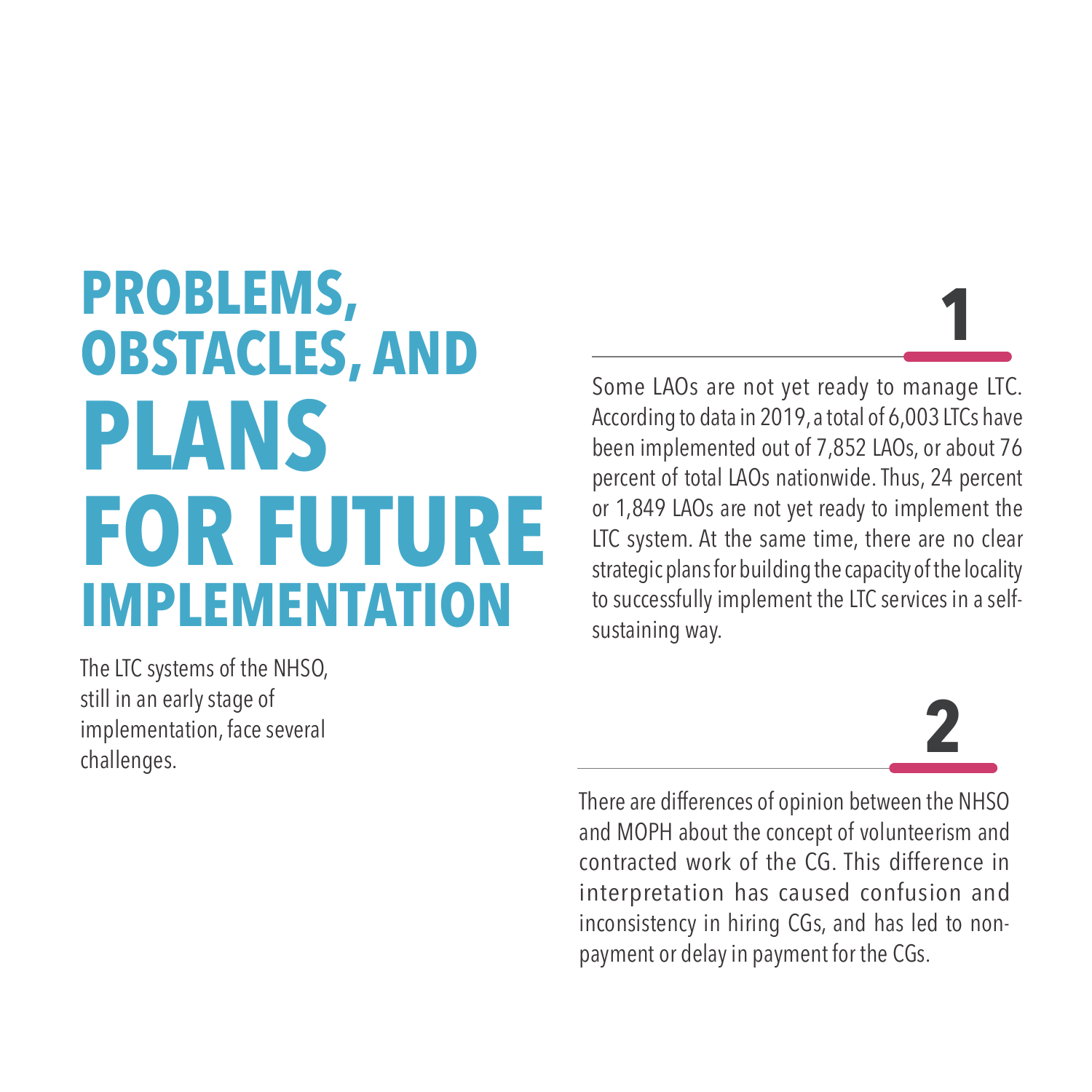# **3**

 It is not always easy to recruit eligible individuals to assume the full-time position of CG. This is especially true in the case where the CG is viewed as a "volunteer" and, thus, there is less interest in applying. If a person were to take on the full-time CG role, then most would have to leave whatever occupation they were employed. In addition, after training, some CGs are not able to implement the required tasks because they may not be able to perform the necessary services.



The NHSO plans to alter the LTC budget allocation by changing from splitting the budget into two channels to allocating the whole budget to the LAO. The LAO will be able to more efficiently and systematically manage the budget for this activity. The NHSO is aware of these shortcomings of making payment to CGs and is trying to clarify and streamline the system of payments to the CGs. The NHSO has submitted a proposal to the Cabinet to approve the budget for the Local Health Security Fund for LAO to pay the CGs in their area of administration. There is also a plan to upgrade the CG position to a more formal status by providing an additional 50 hours of training for those CGs who have completed 70 hours of training to qualify for full-time assignment (8 hours/day and 5 days/week). The LAO would be the contracting agency to hire and pay these CG positions and monitor their performance.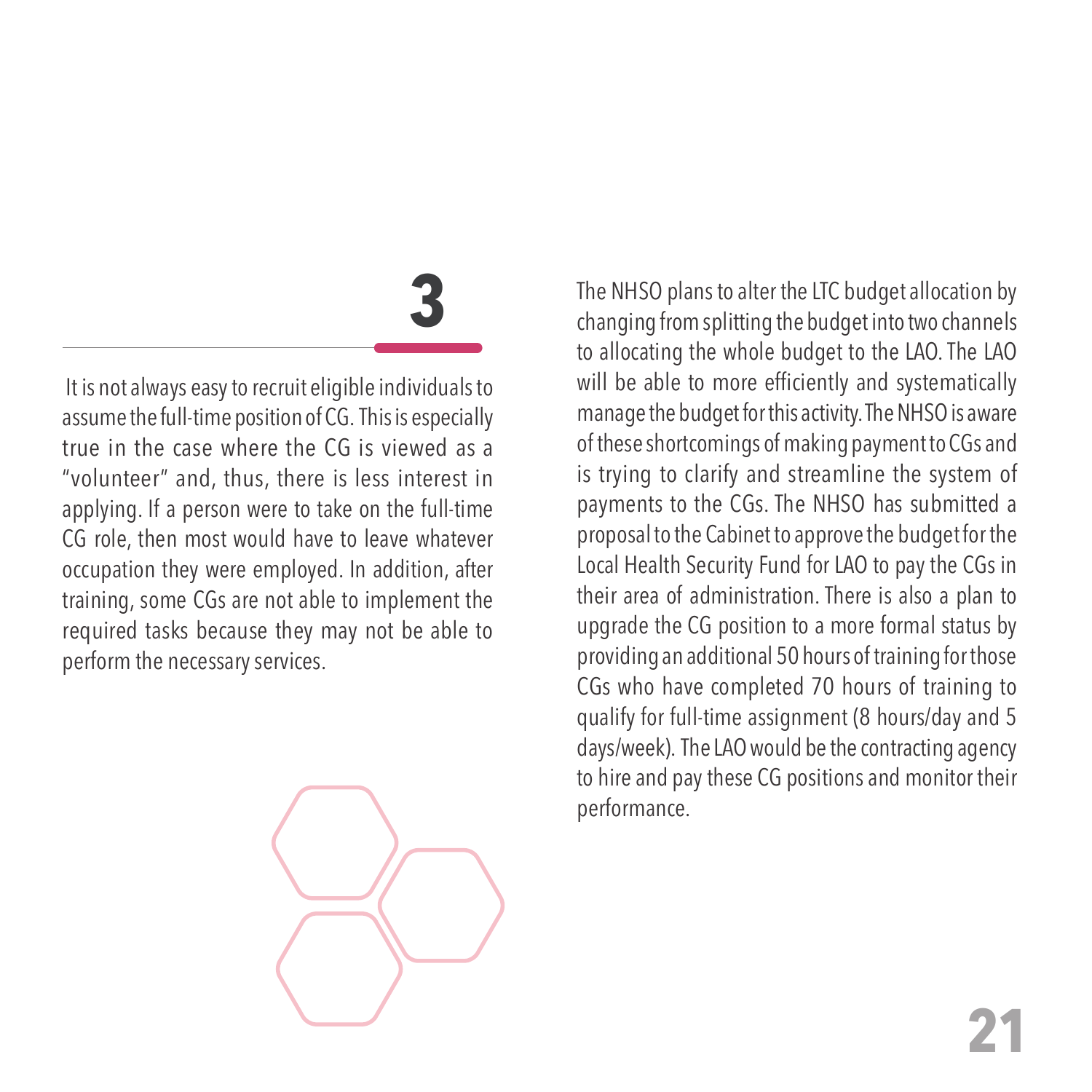# **SUMMARY**

Thailand continues to become an aged society. The increasing number of the aging population is causing a major epidemiological transition, from infectious diseases to NCDs and other chronic conditions of the growing elderly population. This epidemiological change will increase the care burden over time, and the duration an individual will require care will also increase as the life expectancy of the population extends. At the same time, the capacity of the typical Thai household to care for older members of the family is decreasing due to demographic and socioeconomic factors. Clearly, Thailand will have to rapidly develop a comprehensive, expandable, and sustainable LTC system to cope with the demographic tsunami of older persons that are starting to flood the country. These efficient LTC systems will have a significant impact on reducing the burden on the family

responsible for LTC of aging members. In addition, community-based care is a more effective mechanism for providing LTC as compared with institutional-based care.

Starting in 2016, Thailand launched the LTC system for dependent elderly under the Universal Coverage Scheme. This scheme has been extended to cover the beneficiaries under the Civil Servants Medical Benefits Package and the Social Security Scheme, thereby creating a unified LTC service package across government health insurance systems as well as creating equitable access to LTC for all dependent elderly.

The Ministry of Public Health (MOPH), Local Administrative Organizations (LAO), and National Health Security Office (NHSO), collectively managing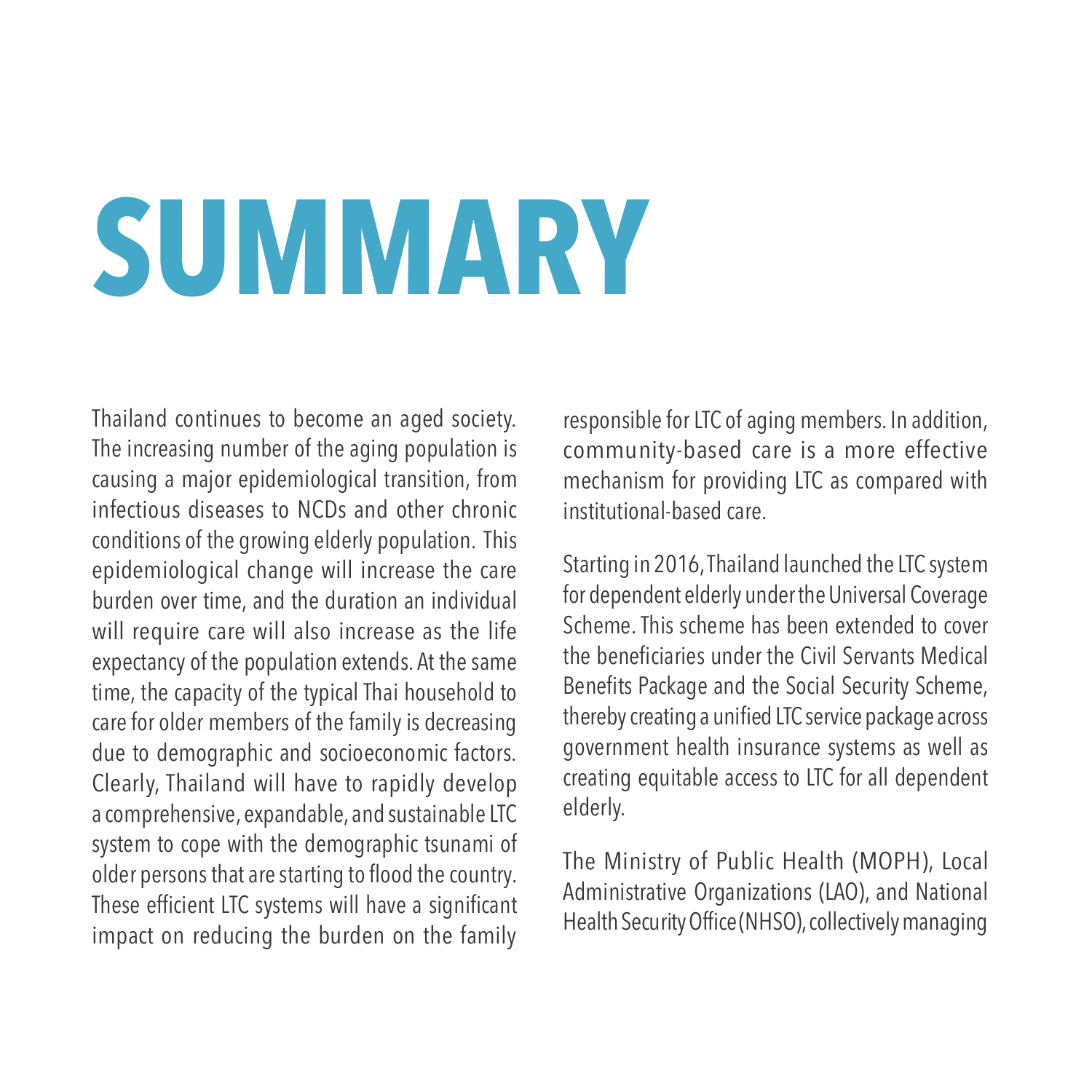the long-term care (LTC) system, set up and introduced a national LTC system. The MOPH has the role of overseeing the health and medical components of the LTC system, and providing technical assistance and quality control to ensure a standard criterion of service. The LAO manages the LTC system, oversees the Local Health Security Fund, and monitors service providers. The NHSO has the role of providing financing support and setting up an LTC management mechanism. In addition to these three agencies, other agencies, public, private, and Civil Society, support the livelihood of Thai elderly in their independent area of responsibilities. This LTC system using community-based care will be able to improve the quality of life of those older persons so they can age with dignity

**THIS LTC SYSTEM USING COMMUNITY-BASED CARE WILL BE ABLE TO IMPROVE THE QUALITY OF LIFE OF THOSE OLDER PERSONS SO THEY CAN AGE WITH DIGNITY**